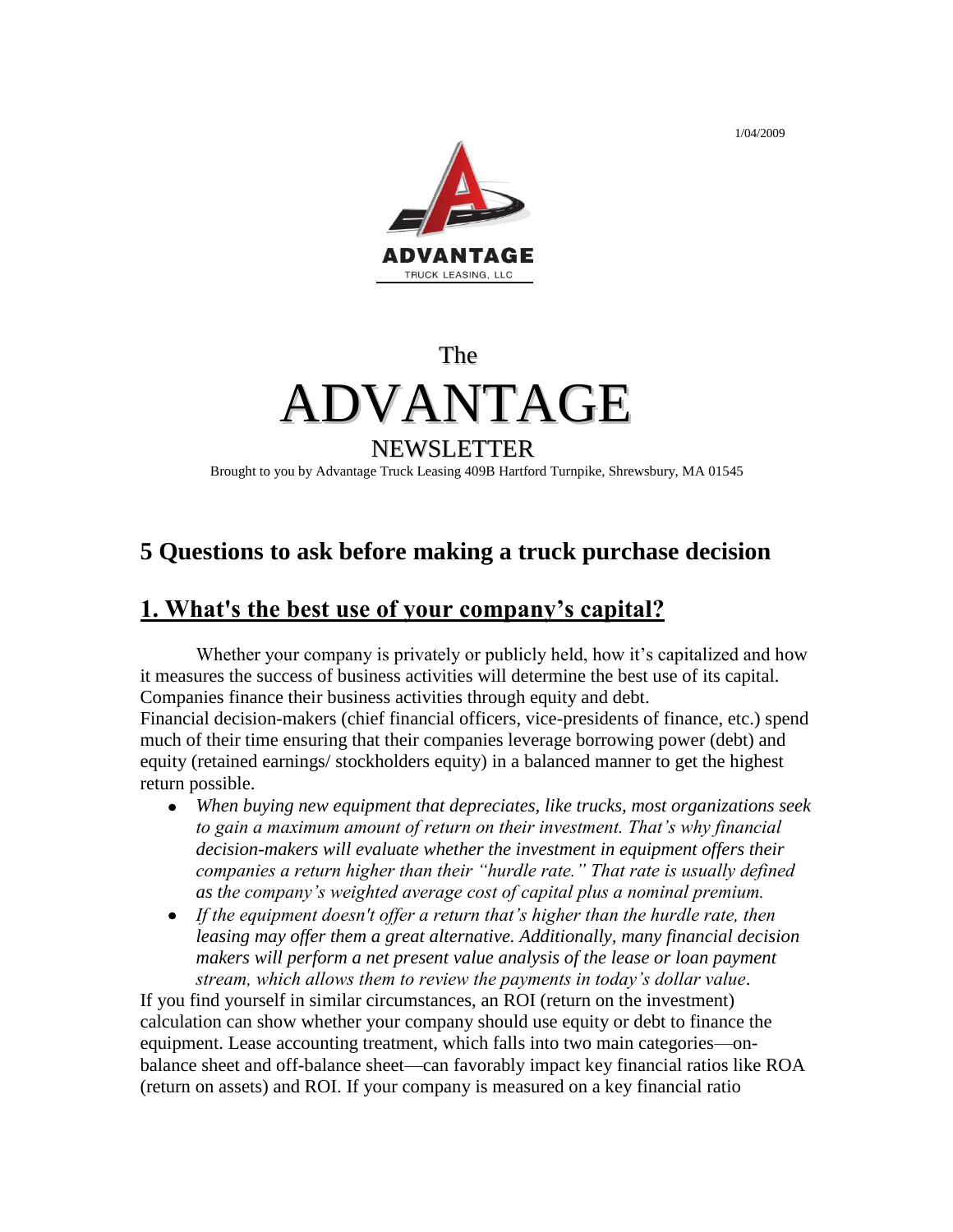favorably impacted by lease accounting treatment, you should take this into consideration.

**Advantage Truck Leasing** can assist you if you would like to accomplish a similar analysis on the return on investment your company would experience if it leases or purchases equipment.

# **2. Are you in the trucking business or are you in another line of business?**

Many organizations have determined that by leasing their trucks and assigning their maintenance, roadside service, fuel tax reporting, and other administrative headaches to leasing companies, they can focus their employees' and managers' energies on activities central to their business. When employees and managers concentrate on delivering products, they can provide top-notch service and on-time performance to their customers. They also have time for activities that help the company gain new business. For many companies, investing time and resources in trucking related activity can be a slippery slope. Specifying the right equipment for trucks and handling maintenance requires the right knowledge. Transportation managers must keep up with the latest developments in trucking technology. Maintenance facilities must be properly equipped and staffed with well-trained technicians.

*By outsourcing non-core functions related to trucking through a full-service lease, companies can fill the driver seats with their own people, while taking advantage of their leasing provider's equipment know-how plus equipment buying power and expertise.*

**Advantage Truck Leasing** can negotiate the best pricing on equipment, maintenance items and expendables and pass those economies of scale onto their lease customers. Without that benefit, a smaller fleet with fewer than 50 units can expect to pay a sizeable premium on parts, tires, outside repairs and other truck-related expenses due to economies of scale.

*More specifically, do you know what your equipment's maintenance costs are? Most organizations have a good handle on their financing costs. Typically, equipment financing is a fixed known quantity. Unfortunately, the cost of maintenance is often not well-known or understood. But it should be.*

For small fleets, many lump all of their transportation expenses into general accounts. So, they have no real way of identifying costs on a per-unit basis. Unsure how to capture true maintenance costs for your trucks? You can purchase off-theshelf software to help calculate this data. But the software usually can't take into account your parts and labor pricing. Plus, off-the-shelf software that tracks expenses doesn't usually take into account the administrative costs associated with managing a fleet. The time it takes to process repair orders, payables and receivables, plus track warranty work, licensing, permitting and compliance with U.S. Department of Transportation regulations, can all add up to major costs for companies. Those expenses may or may not be captured at the fleet or unit level. These items, traditionally thought of as overhead items, contribute to the overall cost of ownership and must be considered when deciding whether to lease or buy trucks.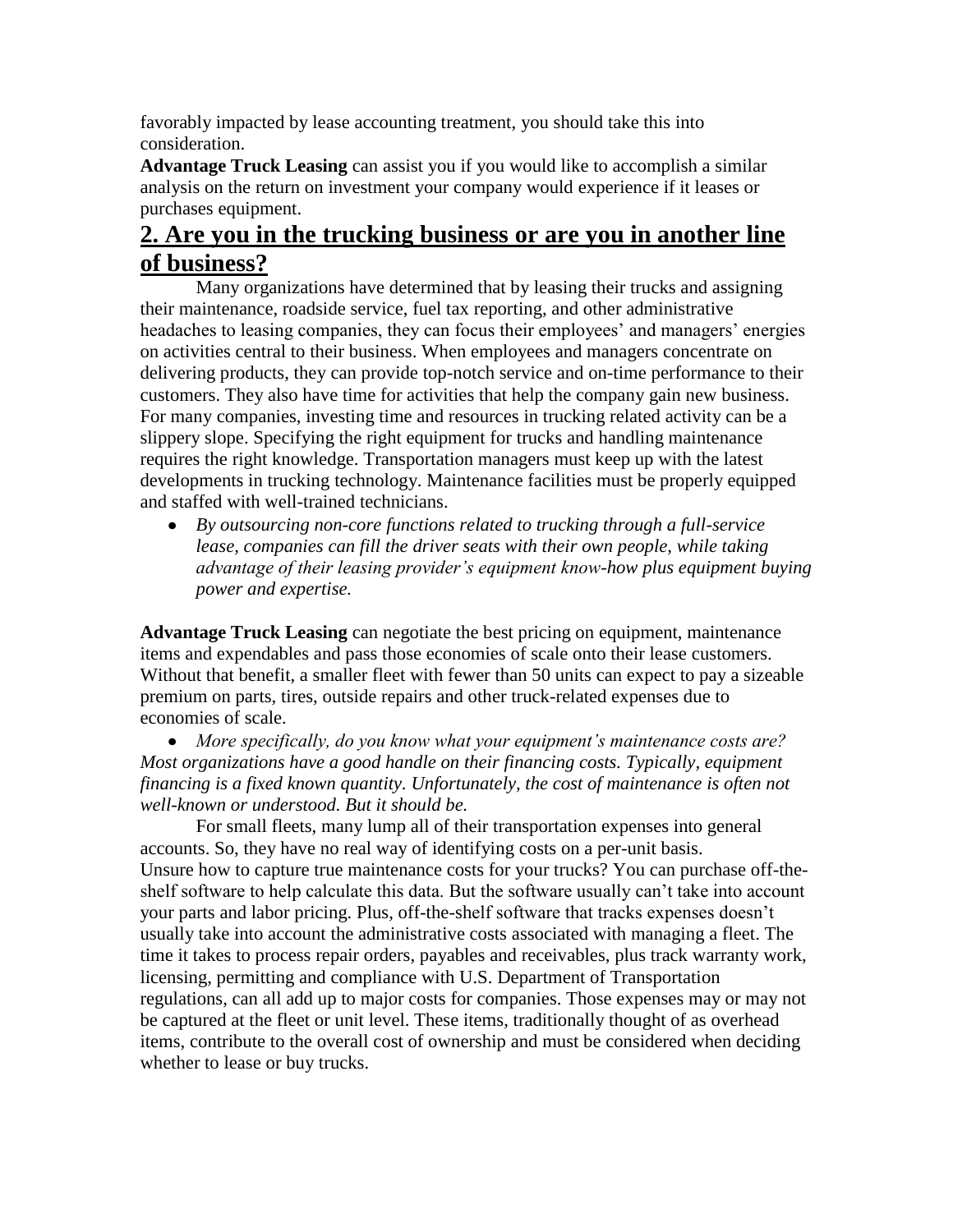*Full-service lease providers can help you understand what your true maintenance costs are. Most have software they use for predicting and budgeting future maintenance costs.*

#### **4. Do you have the right information or data to make a lease/own comparison?**

To perform an accurate comparison, you need to know 12 basic items or costs seven for ownership and five for leasing:

#### Ownership

- Initial cost of equipment: the original purchase price, including taxes, and additional equipment such as van bodies, tool boxes, headache racks, auxiliary power units, refrigeration units, etc.;
- Interest rate if considering a bank loan, length of loan, and down payment
- Length of asset life: how long will you use the equipment?
- Corporate tax rate (used to determine your company's net, after-tax benefits of depreciation write-off).
- Maintenance costs over the equipment's life.
- Administrative costs for licensing and tracking DOT compliance, plus the general and administrative costs associated with managing your fleet's maintenance.
- Net present value calculation of the monthly payments, finance cost, and maintenance cost over the equipment's lifetime.

#### Lease

- Lease rate.
- Variable cost (mileage rate) if a full-service lease.
- Length of lease.
- Net present value calculation of the lease payments over the equipment's lifetime.
- Residual responsibility. Is it yours or does it belong to the lessor?

Again, it's vital to tally all associated administrative expenses under ownership and lease before you make comparisons. Once you have gathered this data, you can perform a net present value calculation on the lease payment, the finance cost and the maintenance cost over the equipment's lifetime. It's also important to look at the net after-tax cash flows under ownership and leasing. This will give you the true picture of how depreciation impacts ownership and leasing cash flows. The net present value calculation will estimate the future cash flows of ownership and leasing in today's dollars so you can make an informed financial decision. Need help with the calculations? Most leasing companies

"Several years ago, many fleets thought owning their own trucks made the most financial sense. But numerous changes, including the increasing complexity of both heavy- and mediumduty trucks and tractors; stricter government regulations; and the need for financial flexibility have brought fullservice leasing to the forefront."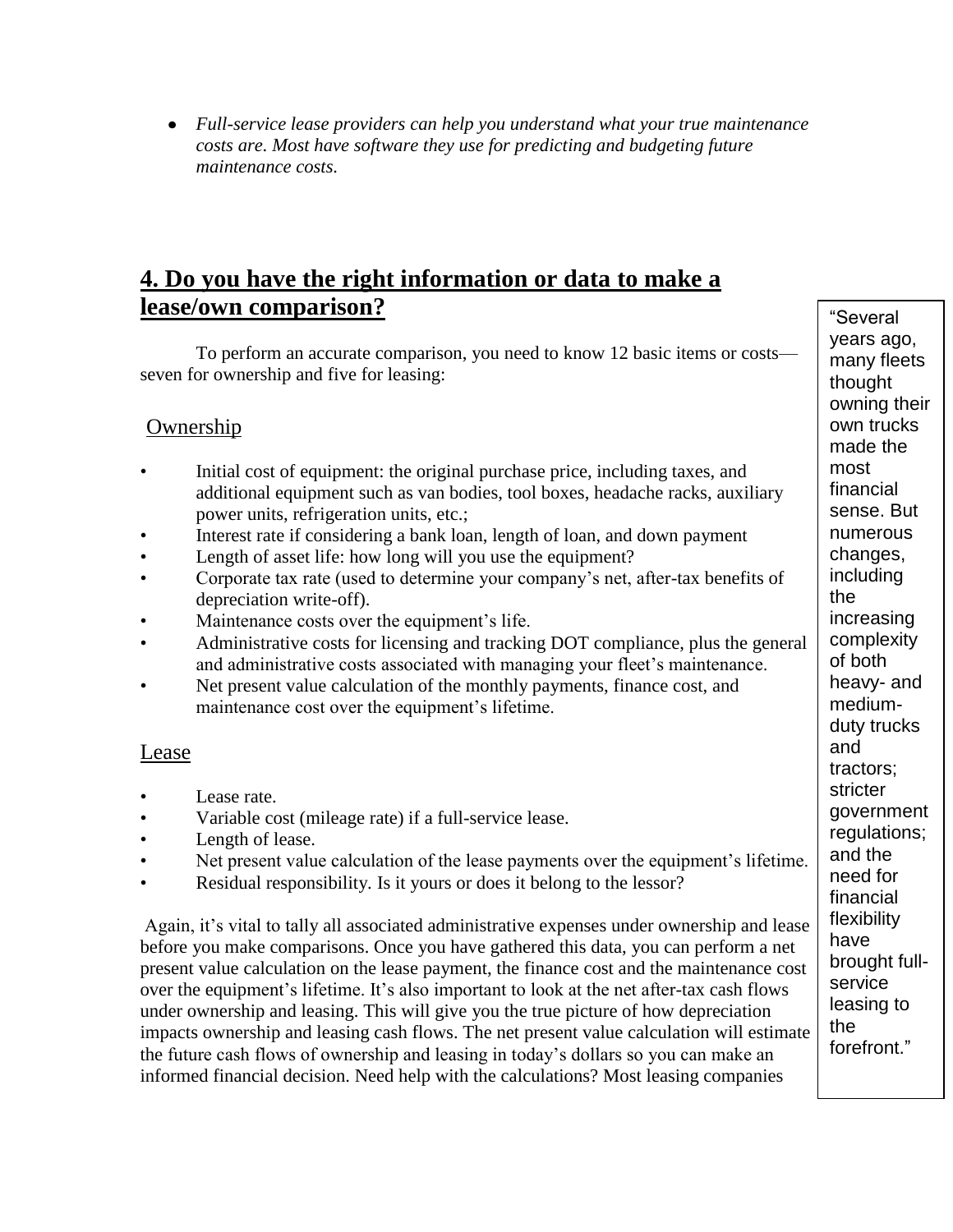have lease/buy tools that you can use to load with your fleet's data to perform these calculations.

# **5. What are the benefits of ownership and leasing?**

The benefits of leasing trucks are financial and operational. Financially, a company can preserve capital for other parts of its business that generate a higher return. Operationally, it allows a company to focus on core functions of its business. Truck ownership has been perceived to provide better control, which may or may not be the case. In many situations, there is inherent risk associated with owning trucks. Some of these risks include the value of the equipment at trade-in time, unpredictable maintenance costs over the equipment life, obsolete or stranded assets due to improper replacement cycle and increased costs caused by hiring, training and tooling technicians to keep up with ever-changing truck technology. Those risks make it difficult, if not impossible, for a company to maintain a stable cash flow. Equipment failures, even when they're covered under warranty, can create delivery delays and adversely affect your company's income. Often, leasing can provide considerable flexibility to meet short-term and long-term equipment needs by custom tailoring a lease and maintenance package that matches the truck's useful life. Leasing results in a more stable cash flow as fleets make one monthly fixed payment for their trucks and their maintenance. A leasing company can, in many cases, offer a lower monthly payment than what you would pay to finance a truck since it uses the truck's residual value in determining the lease payment. Some leasing companies offer substitute vehicle programs that can provide comparably equipped replacement units while your trucks are being serviced or in the event they require additional time in the shop. In the long run, the lease and maintenance package allows your company to maximize uptime and productivity so that your drivers continue making their deliveries and earning your company money.